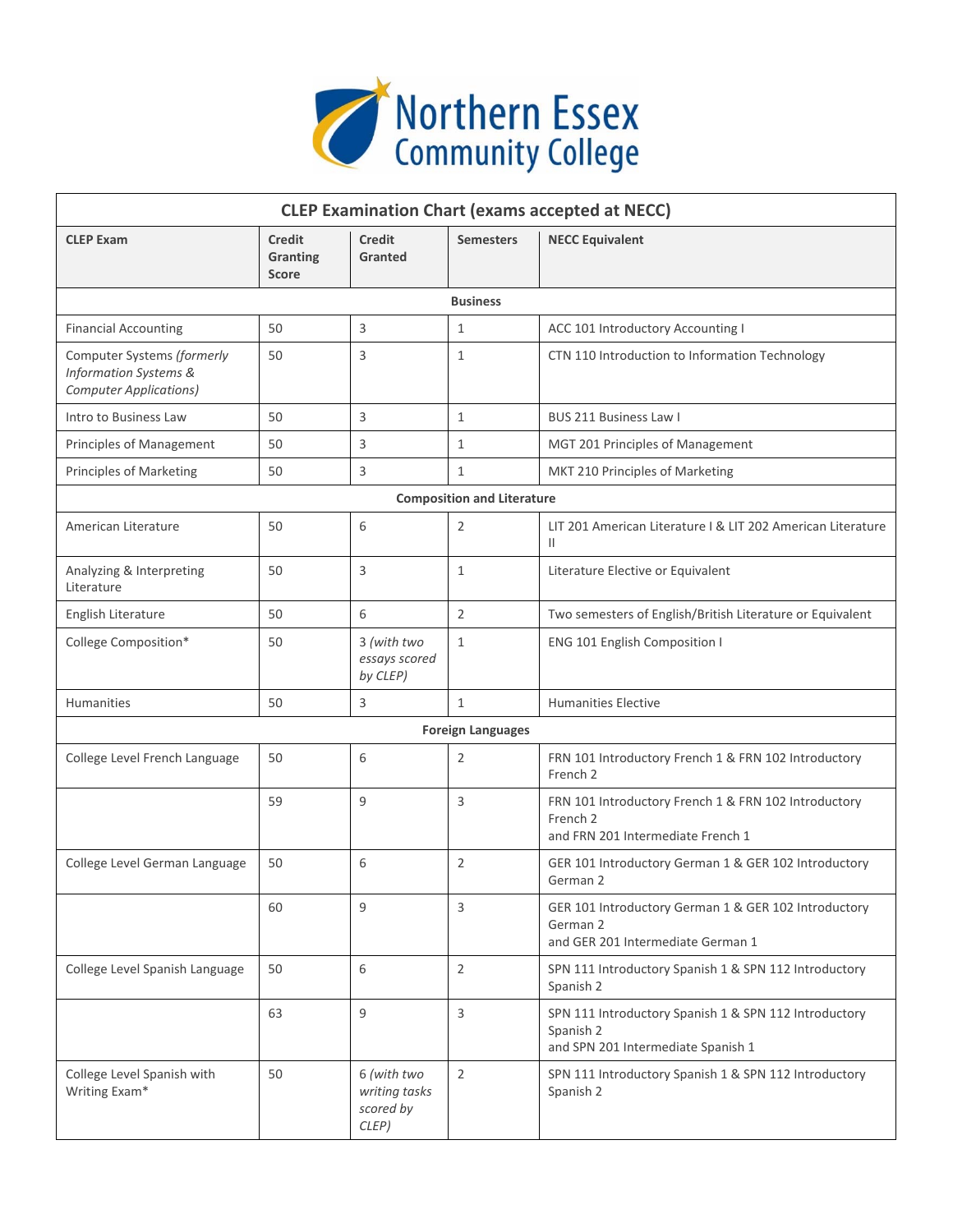|                                                                                                                                       | 65 | 12 (with two<br>writing tasks<br>scored by<br>CLEP) | $\overline{4}$                     | SPN 111 Introductory Spanish 1 & SPN 112 Introductory<br>Spanish 2 and SPN 201 Intermediate Spanish 1 & SPN 202<br>Intermediate Spanish 2 |  |  |
|---------------------------------------------------------------------------------------------------------------------------------------|----|-----------------------------------------------------|------------------------------------|-------------------------------------------------------------------------------------------------------------------------------------------|--|--|
|                                                                                                                                       |    |                                                     | <b>History and Social Sciences</b> |                                                                                                                                           |  |  |
| <b>American Government</b>                                                                                                            | 50 | 3                                                   | $\mathbf{1}$                       | <b>GOV 101 American Government &amp; Politics</b>                                                                                         |  |  |
| History of the U.S. I: Early<br>Colonization/1877                                                                                     | 50 | 3                                                   | $\mathbf{1}$                       | HIS 101 US History I                                                                                                                      |  |  |
| History of the U.S. II: 1865 to<br>the Present                                                                                        | 50 | 3                                                   | $\mathbf{1}$                       | HIS 102 US History II                                                                                                                     |  |  |
| Human Growth & Development                                                                                                            | 50 | 3                                                   | $\mathbf{1}$                       | PSY 110 Lifespan Psychology                                                                                                               |  |  |
| Introduction to Psychology                                                                                                            | 50 | 3                                                   | $\mathbf{1}$                       | PSY 101 Introduction to Psychology                                                                                                        |  |  |
| Introduction to Sociology                                                                                                             | 50 | 3                                                   | $\mathbf{1}$                       | SOC 101 Introduction to Sociology                                                                                                         |  |  |
| Principles/Micro-Economics                                                                                                            | 50 | 3                                                   | $\mathbf{1}$                       | <b>ECO 201 Micro Economics</b>                                                                                                            |  |  |
| Principles/Macro-Economics                                                                                                            | 50 | 3                                                   | $\mathbf{1}$                       | ECO 202 Macro Economics                                                                                                                   |  |  |
| <b>Western Civilization I: Ancient</b><br>Near East 1648                                                                              | 50 | 3                                                   | $\mathbf{1}$                       | HIS 111 Western Civilization I                                                                                                            |  |  |
| Western Civilization II: 1648 to<br>Present                                                                                           | 50 | 3                                                   | $\mathbf 1$                        | <b>HIS 112 Western Civilization II</b>                                                                                                    |  |  |
| <b>Science and Mathematics</b>                                                                                                        |    |                                                     |                                    |                                                                                                                                           |  |  |
| Biology                                                                                                                               | 50 | $\overline{4}$                                      | $\mathbf{1}$                       | BIO 111 Introduction to Biology or Equivalent                                                                                             |  |  |
| Calculus                                                                                                                              | 64 | 4                                                   | $\mathbf{1}$                       | MAT 251 Calculus I                                                                                                                        |  |  |
| Chemistry                                                                                                                             | 50 | $\overline{4}$                                      | $\mathbf{1}$                       | CHM 111 College Chemistry I or Introductory to Chemistry<br>or Equivalent                                                                 |  |  |
| College Algebra                                                                                                                       | 50 | 3                                                   | $\mathbf{1}$                       | MAT 120 College Algebra                                                                                                                   |  |  |
| <b>College Mathematics</b>                                                                                                            | 50 | 6                                                   | $\overline{2}$                     | MAT 111 Contemporary Math I & MAT 112 Contemporary<br>Math II                                                                             |  |  |
| <b>Natural Sciences</b>                                                                                                               | 50 | 3                                                   | $\mathbf{1}$                       | ERS 110 Earth Science                                                                                                                     |  |  |
| Pre-Calculus                                                                                                                          | 61 | $\overline{4}$                                      | $\mathbf{1}$                       | MAT 130 College Algebra & Trigonometry                                                                                                    |  |  |
| * Dlagge shaduuth had sduidichedas sabe whan Callage Campacities awas agains would be Counteb with Multipe Fuero agains was maded and |    |                                                     |                                    |                                                                                                                                           |  |  |

*\*Please check with test administrator as to when College Composition exam scores and the Spanish with Writing Exam scores are mailed out. These scores can take up to five weeks to receive. Therefore students should plan accordingly.* 

| <b>DSST Examination Chart (exams accepted at NECC)</b>        |                                           |                   |                  |                                         |  |  |
|---------------------------------------------------------------|-------------------------------------------|-------------------|------------------|-----------------------------------------|--|--|
| <b>DSST Exam</b>                                              | <b>Credit</b><br>Granting<br><b>Score</b> | Credit<br>Granted | <b>Semesters</b> | <b>NECC Equivalent</b>                  |  |  |
| <b>Business Law II</b>                                        | 44/400                                    | 3                 |                  | <b>BUS 212 Business Law II</b>          |  |  |
| <b>Introduction to Business</b>                               | 46/400                                    | 3                 |                  | <b>BUS 101 Introduction to Business</b> |  |  |
| Human Resource Management                                     | 48/400                                    | 3                 |                  | MGT 205 Human Resource Management       |  |  |
| Organizational Behavior                                       | 48/400                                    | 3                 |                  | PSY 105 Organizational Behavior         |  |  |
| Principles of Finance                                         | 46/400                                    | 3                 |                  | <b>FIN 201 Business Finance</b>         |  |  |
| DSST Conversion, ACE approved - Prior to 2008/2008 to present |                                           |                   |                  |                                         |  |  |